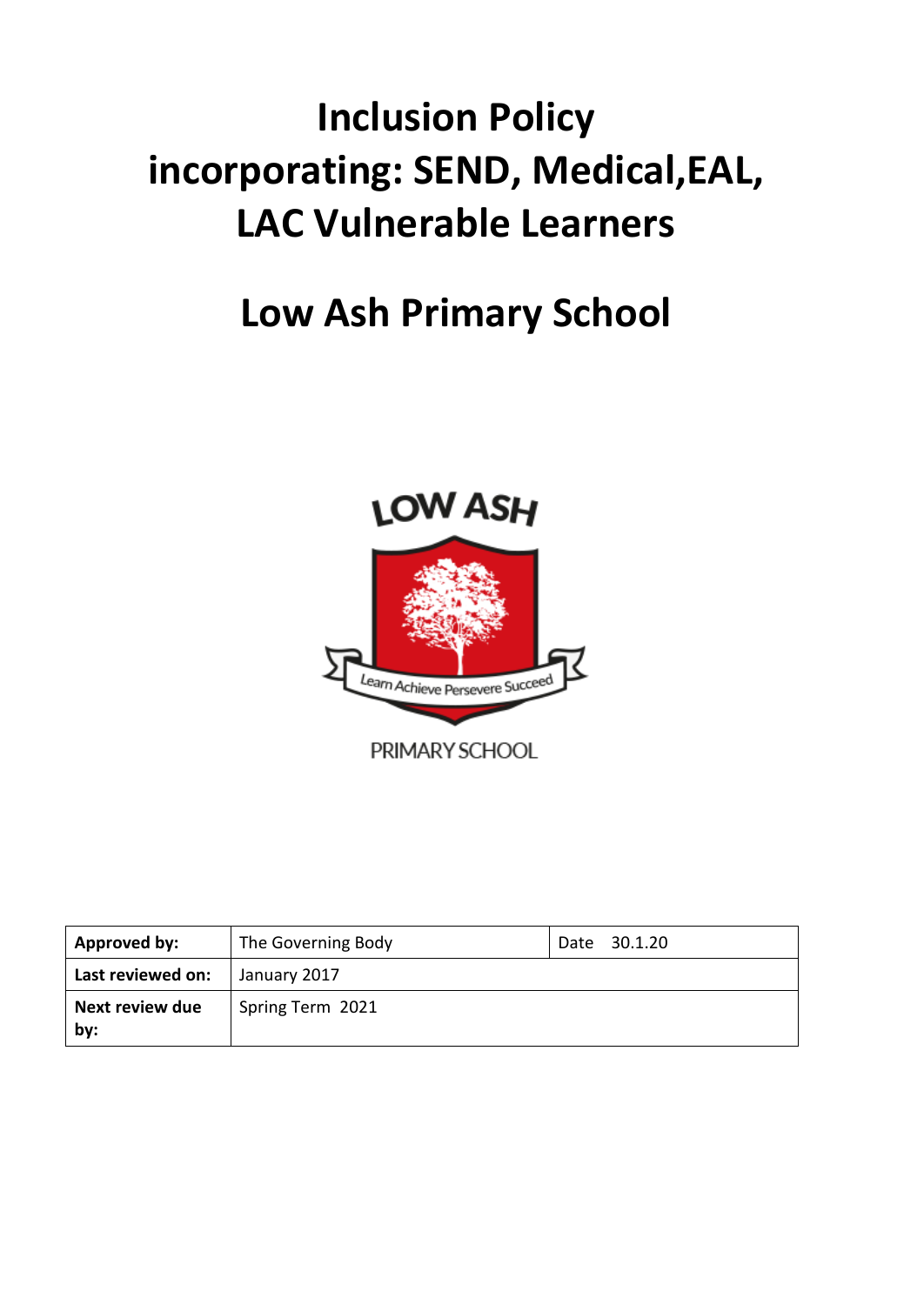### **Low Ash Primary School Inclusion Policy**

Written to comply with SEND Code of Practice, 2014: Next review Date: September 2021

Legislative Compliance:

SEND Code of Practice September 2014

Equality Act 2010

Education Bill 2011

Children and Families Act 2014

Race Relations Amendment Act 2000

This policy incorporates and meets the requirements of those for SEN and Disability (SEND), Medical needs, children with English as an Additional Language (EAL), Looked After Children (LAC) whose care is supervised by the Local Authority, vulnerable learners and gifted and talented learners.

Other useful acronyms:

SENCO: Special Educational Needs Coordinator.

LEA: Local Education Authority (in this case: Bradford MDC)

EWO: Education Welfare Officer (supports school with attendance and family support issues).

SaLT: Speech and Language Therapy Team.

Early Help: Common Assessment framework: a structured approach to multi-agency support of children and their families with a lead practitioner, set actions and time-scales).

QFT: Quality First Teaching: High quality, teacher led provision resulting from thorough subject knowledge, effective planning and delivery of lessons, appropriate differentiation of tasks to suit the needs of learners, effective marking and feedback, effective use of teaching assistants and high expectations for learning and behaviour.

SLT: Senior Leadership Team.

FLT: Full Leadership Team.

ARE: Age Related Expectations.

IEP: Individual Education Plan.

SMART Targets: Specific, Measurable, Attainable, Realistic and Timely targets.

EHCP: Education Health Care Plan.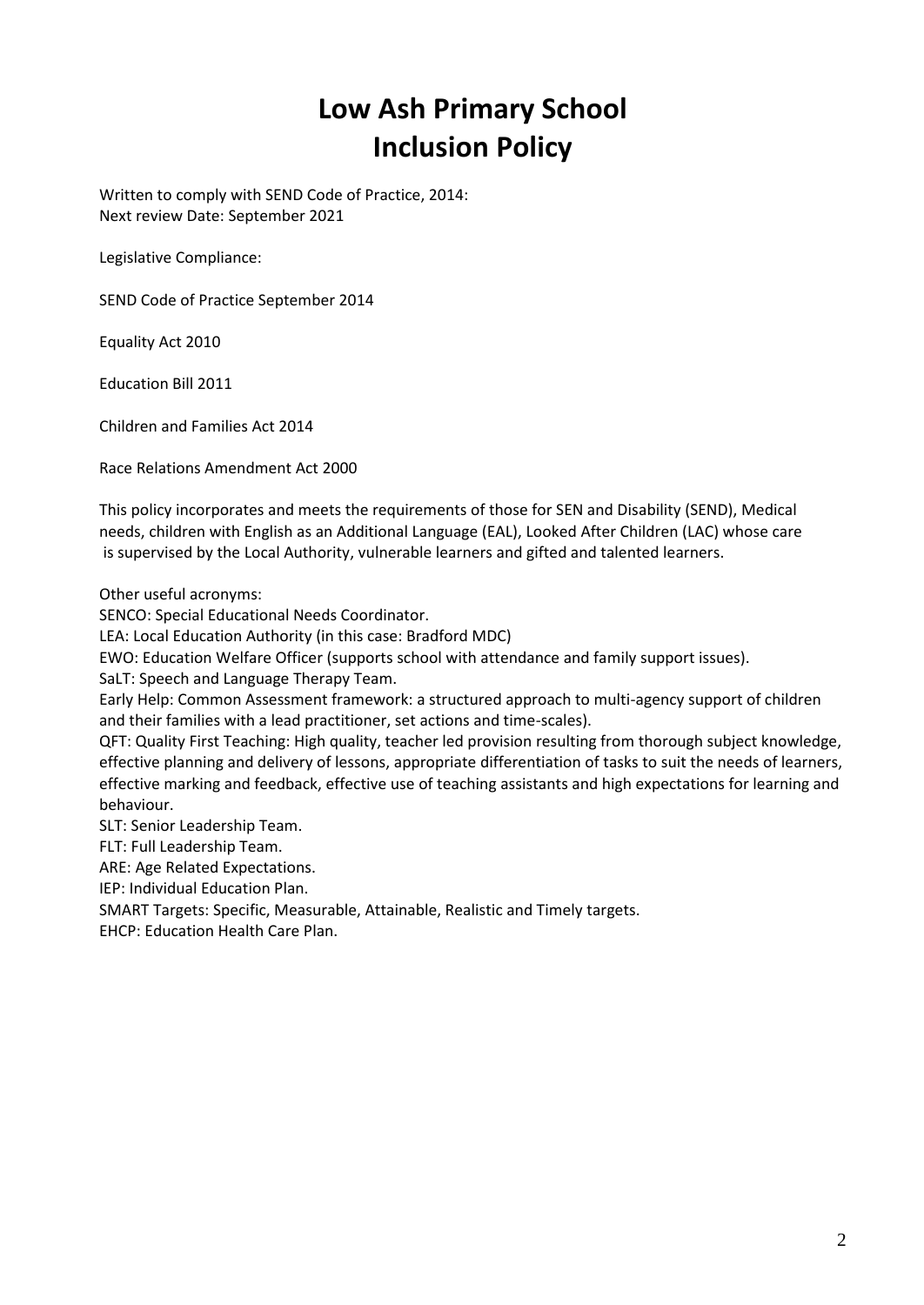#### **Section 1:**

*Inclusion statement, aims and admission policy.*

#### **Inclusion Statement:**

- We endeavour to provide an inclusive environment for all (including those deemed vulnerable learners who potentially could underachieve) whilst meeting individual needs.
- We believe that SEND might be an explanation for delayed or slower progress but is not an excuse. We make every effort to narrow the gap in attainment between vulnerable groups of learners and others.
- We believe that every pupil with additional needs, special educational needs and/or a disability has an entitlement to fulfil his or her maximum potential. We recognise the importance of providing effective learning opportunities for all pupils through setting suitable learning challenges, responding to pupils' diverse needs and through overcoming barriers to learning.
- Teachers will work to provide differentiated learning opportunities for all the children within this school and provide materials appropriate to children's interests, abilities and needs. This will ensure that all children have fair access to the school curriculum.
- EAL is not considered a SEN unless it has a long term and significant impact on a child's ability to learn and progress. Differentiated work and individual learning opportunities are provided for children who are learning EAL as part of our provision for vulnerable learners.
- We focus on individual progress as the main indicator of academic success.
- We strive to make a clear distinction between "underachievement" and "special educational needs". **Some children** may be underachieving but do not necessarily have a special educational need. It is our responsibility to identify this quickly and ensure strategies and provision are put in place to help these pupils close the gap with their peers.

**Some children** genuinely have special educational needs. This may lead to low attainment (though not necessarily underachievement). We have a responsibility to ensure they have the maximum opportunity to reach their potential and/or attain and achieve in line with their peers.

Accurate assessment of need, carefully planned programmes which address the root causes of any learning difficulty are essential ingredients of success for these pupils. These will be provided through a variety of methods. Initial Quality First Teaching and differentiated tasks may be augmented by the targeted teaching of skills, the use of multi-sensory strategies, the use of specific intervention programmes, individual support and/or small group work.

#### **Aims and Objectives of this policy.**

- To provide curriculum access for all.
- To secure high levels of achievement for all.
- To meet individual needs through a wide range of provision.
- To promote early identification of additional needs/SEND.
- To undertake early intervention and provision to address those needs.
- To fully include all children with additional needs or SEND into the life and work of the school to the best of their abilities.
- To promote children's self-esteem and emotional well-being and to help them form and maintain worthwhile relationships based on mutual respect.
- To foster an understanding among all members of the school community that diversity is part of ordinary life.
- To make all learners, parents/carers aware of the processes for assessing and providing for children with additional needs/SEND, including pupil participation in reviewing their own progress where possible.
- To work in partnership with parents/carers and support services for the benefit of the children, and to consult with parents/carers/support agencies on a confidential basis at each stage of the process.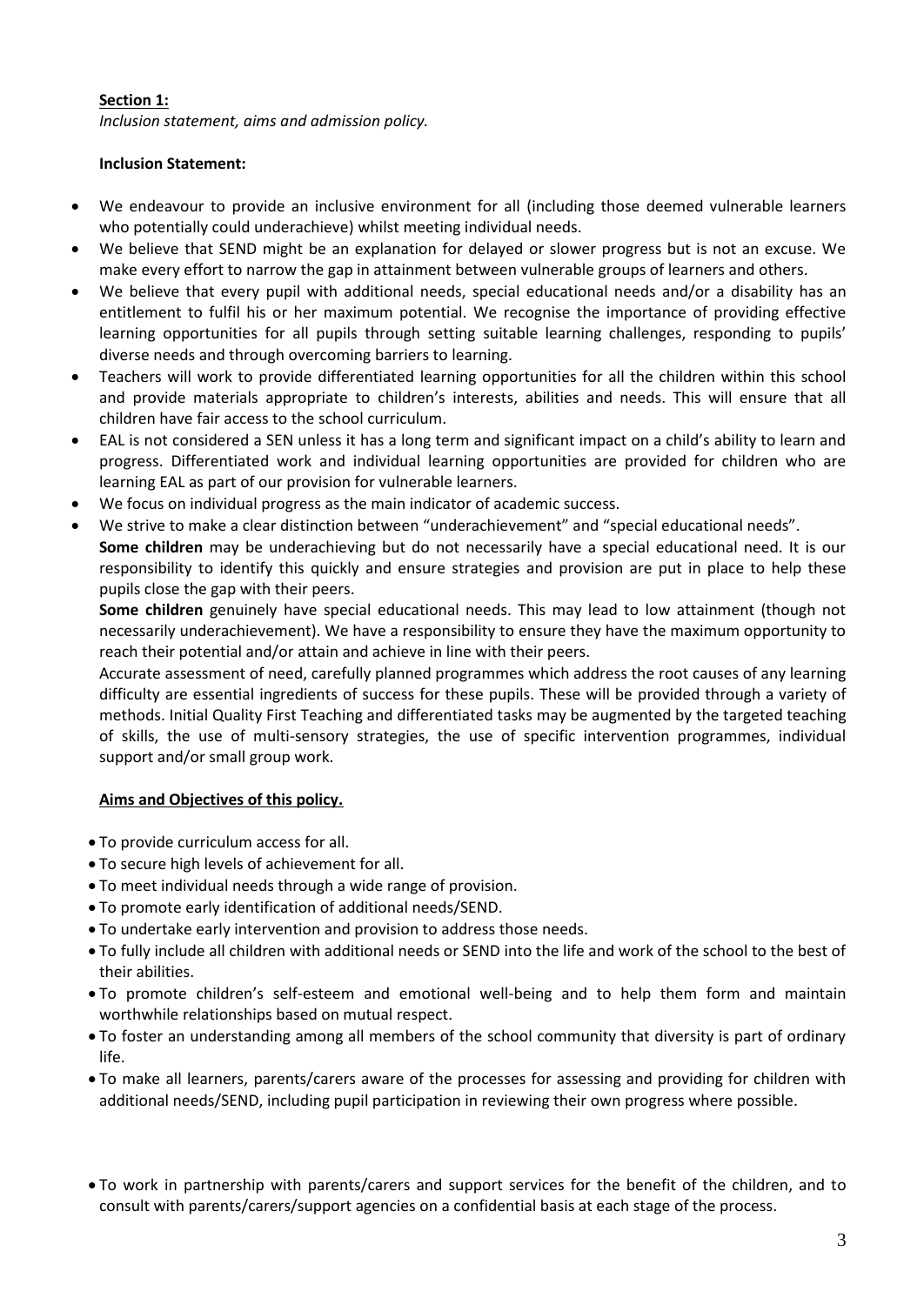- To map provision for all vulnerable learners to ensure that staffing deployment, resource allocation and intervention strategies are leading to good learning outcomes.
- To ensure a high level of staff expertise is maintained to meet pupil need through well targeted, relevant and ongoing professional development.
- To work cooperatively with the Local Authority and other outside agencies, ensuring there is a multiprofessional approach to meeting the needs of all vulnerable learners.
- To comply with the requirements and expectations set by the 2014 Special Educational Needs (SEN) Code of Practice.
- To comply with the requirements and duties of the Disability Discrimination Act 2001 (as amended) and other relevant legislation
- To adopt a Graduated Approach to the identification and provision for additional needs/SEND, in line with the 2014 Special Educational Needs Code of Practice.

#### **Inclusion of pupils with Additional Needs/SEND.**

#### **Inclusion:**

- All children have a right to be included in mainstream education providing it can meet their needs satisfactorily and allow them to flourish. At Low Ash we aim to include all children and encourage them to share and celebrate each other's achievements in order that those with additional needs/SEND can be included in a supportive way.
- In certain cases, the school will involve Early Help agencies to ensure that vulnerable and/or children with additional needs (and their families) can benefit from the full range of support available to them. This further promotes the multi-agency working which already exists in school.

#### **Admission arrangements**

- No child will be refused admission to the school on the grounds of his/her special educational, ethnicity or language need unless the school cannot adequately meet the needs or safety of that child. In line with the Equalities Act 2010, we will not discriminate against disabled children and we will take all reasonable steps to provide effective provision, as agreed with the Local Authority. The school has a duty to make "reasonable adjustments" for all disabled pupils to ensure that they are not discriminated against or put at a disadvantage.
- Detailed risk assessments will be carried out to ensure that children's needs are well met on all visits and residential trips.

#### **Special Facilities**

There is disabled access to the whole school; there are disabled toilets and shower facilities.

#### **Section 2: Guidelines and Procedures:** *The identification, assessment, monitoring and provision for learners with SEND*

 "Special educational provision is educational or training provision that is additional to or different from" that made generally for others of the same age. This means that goes beyond the differentiated approaches and learning arrangements normally provided as part of high quality, personalised teaching." SEN Code of Practice (2014).

 "This is not necessarily "more literacy" or "more maths" but would be interventions which address the underlying learning needs of the pupil in order to improve his or her access to the curriculum." "Achievement for All" (National Strategies: 2009).

- We believe that all learners should have access to **Quality First Teaching**
- All teachers are teachers of SEND children and have a responsibility for learning and providing interventions through differentiation.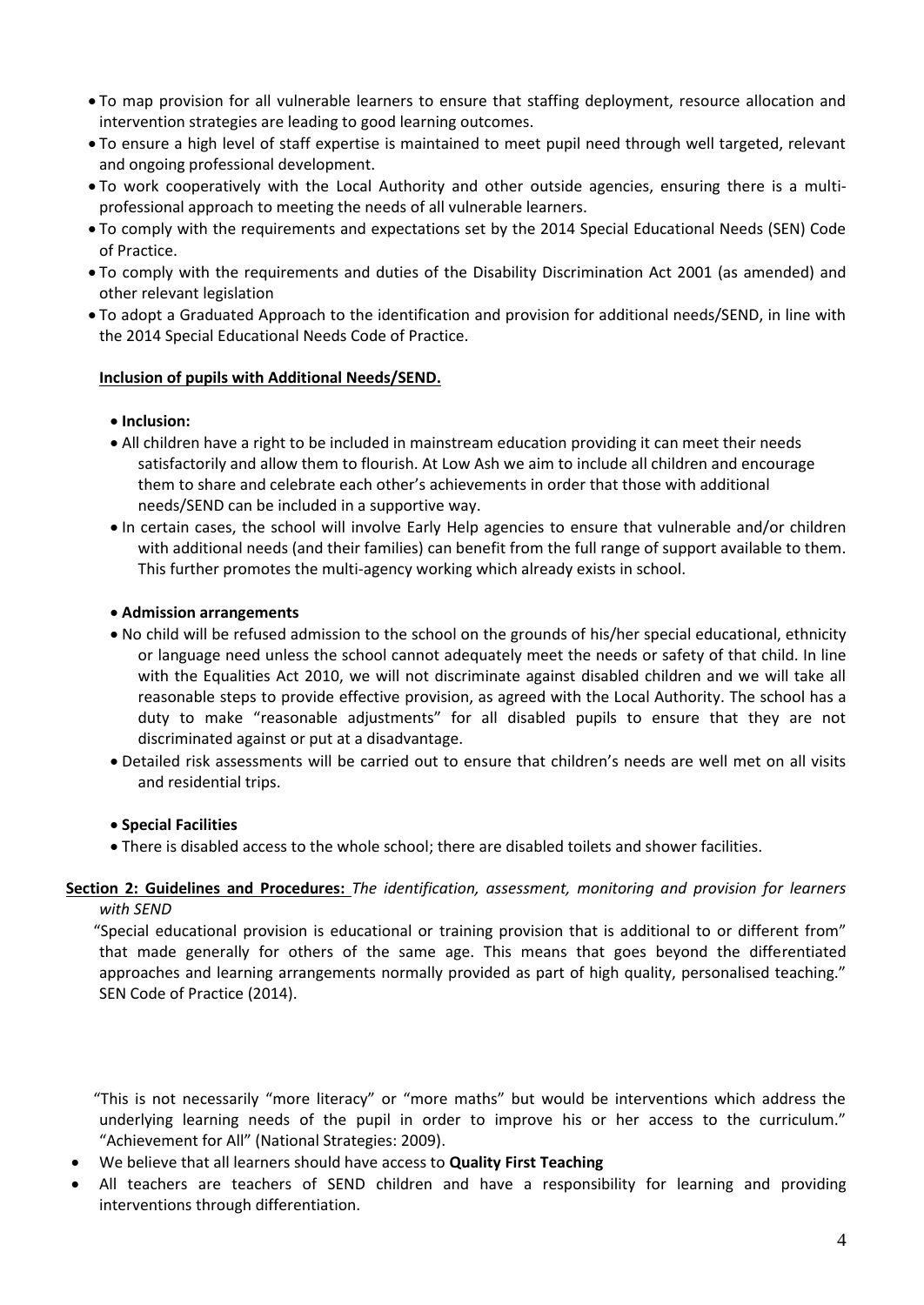- Children with EAL will be included in classroom teaching as much as possible, to promote rapid language acquisition and positive social interaction. A range of inclusive strategies, interventions and differentiation may be used to encourage the development of language.
- Some vulnerable learners may have access to more bespoke, personalised interventions. These children may have been identified as underachieving or needing to make accelerated progress but may not be SEND. This will be considered curriculum differentiation, not a special intervention.
- Children who are most vulnerable, still after intervention, will be identified and the procedures below will be followed.

#### **Identification and Assessment:**

Children's needs should be identified and met as early as possible through:

- The analysis of data (entry profiles, Foundation Stage Profile scores, whole-school pupil progress data, information from previous settings, information from other agencies)
- Classroom based assessment and monitoring arrangements
- Ongoing discussions between the class teacher, Inclusion Leader and SLT through formal (Pupil Progress Meetings) and informal methods
- Ongoing discussions between teachers, Inclusion Leader parents (informal and through regular Parent Consultation events)
- Following up parental concerns
- Tracking individual progress over time
- Short-term targets and provision (IEPs and provision maps) which monitor the effectiveness of provision and the detailed impact on progress
- Undertaking more in depth individual assessments (may be using commercial available assessments) to deliver appropriate and useful information on a pupil's needs
- Involving external agencies where it is thought that a SEND is significant.

#### **Curriculum Access and Provision for Vulnerable Learners.**

- Where children are underachieving, vulnerable and/or identified as having SEND, the school may provide for these additional needs in a variety of ways:
- Teachers differentiate work, tasks, resources and/or expectations as part of Quality First Teaching
- Individual/small group intervention
- Specialist intervention
- Support of Learning Mentor and/or Inclusion Leader around social, emotional, mental health needs
- Additional support through use of staff, timetable, groupings, additional activities and additional resources
- Access to materials in translation or bi-lingual support
- Homework club

#### **Monitoring and Evaluation:**

The monitoring and evaluation of the effectiveness of our provision for vulnerable learners is carried out in the following ways:

- Classroom observations by Inclusion Leader, Phase Leader, SLT
- Ongoing assessment of progress
- Work sampling/book scrutiny on a termly basis
- Scrutiny of planning
- Drop-ins to monitor provision
- Teacher interviews with SLT at regular Pupil Progress meetings
- Termly review meetings between Inclusion Leader, class teacher and parents/carers
- Informal feedback from all staff
- Pupil progress tracking using the whole-school assessment trackers
- Attendance records and liaison with EWO
- Head teacher's report to the Governing Body and to parents.

#### **Procedures:**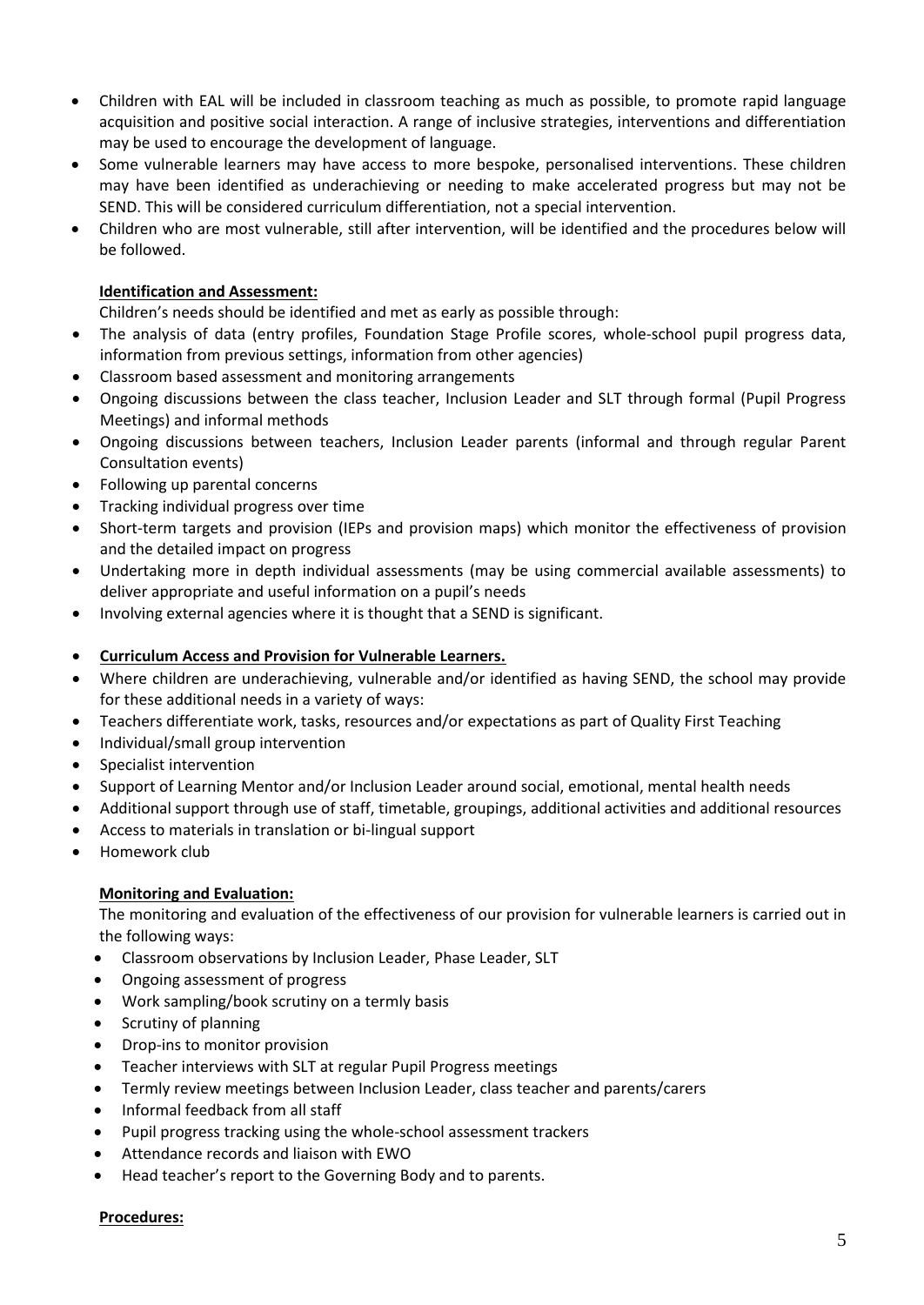*SEND Flow Chart, procedures, proformas, structures, use of a variety of strategies, the Individual Education Plan (IEP), Assess, Plan, Do, Review systems, teacher responsibility, use of support, monitoring by Inclusion Leader.*

#### **Stage One:**

- A learner may be identified as having SEND needs due to significant low attainment against Age Related Expectations, lack of progress, professional opinion, parental concerns and through the above identification methods.
- If it is deemed necessary for outside agencies to be contacted this will also be discussed and parental consent sought.
- Initially*, after having a discussion about concerns with the parent/carers,* the class teacher will discuss the child with the Inclusion Leader. This will identify concern and current strategies that are in place in the classroom to meet identified needs
- The child's progress will be monitored and reviewed after 6 weeks (half a term).
- The Inclusion Leader may conduct specific assessments to further identify the need.

#### **Stage Two: Additional SEND support.**

- If concerns remain, the child may be put on the SEND Register after discussion with parents, using the procedures below.
	- o The Inclusion Leader will discuss and confirm permission with the parents and place the child on SEND Register.
- An IEP will be compiled for the following term, with targets agreed between home, school and the child.
- If it is deemed necessary for outside agencies to be contacted this will also be discussed and parental consent sought.
- The Inclusion Leader may conduct specific assessments to further identify the need.
- There will be termly review meetings with parents, where the IEP/provision map is updated and shared with the child.
- Provision may be through targeted skills in class, use of support strategies, specific small group interventions or through more specific skills based or one to one interventions. Interventions will be appropriate to need.
- On occasion, where a pupil has significant, severe and sustained need, it may be necessary to enter a multi-disciplinary assessment process with health and social care in order to consider the need for an application for an **Education Health Care Plan.**
- Underachieving pupils and pupils with EAL who do not have SEND **will not** be placed on the SEND register (but provision needs will be identified through pupil progress meetings).

#### **Individual Education Plans (IEPs)**

- IEPs are based on the Assess, Plan, Do, Review model.
- The IEP will identify a learning need from assessments; plan strategies and interventions to meet that need; implement the provision; review progress and set new targets from further assessment.
- IEPs are created jointly by the Inclusion Leader, Class Teacher, parents and learners
- IEPs are to be working documents which can be constantly refined and amended.
- IEPs will be accessible to staff who are involved in their implementation.
- IEP targets will be shared with the learners so they have an understanding of them and the format is deliberately child-friendly to ensure this.
- Teachers are to have ownership of the identification of targets (agreed) and of the practical administration of provision (agreed) in their class rooms.
- Children with additional needs may be withdrawn for individual or group teaching or attend off-site support groups to meet their specific need. When this occurs timetables will be co-ordinated (wherever possible) to ensure that no child will miss out on curriculum entitlement.
- IEP targets should be implemented, at least in part, in the normal classroom setting.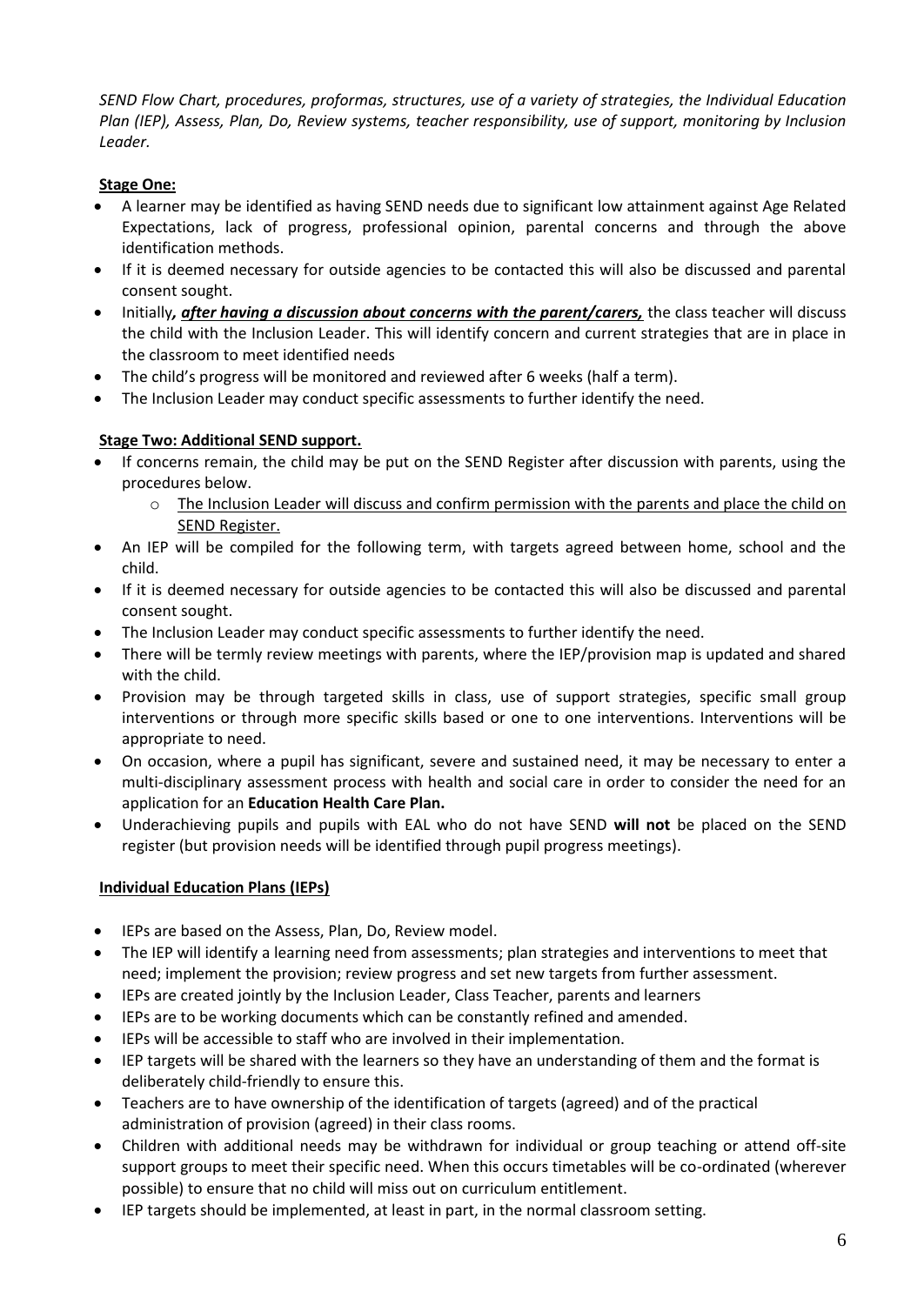- Assessment data will be used to review targets and set new targets at the review.
- Specialist teachers and other professionals will be consulted for advice on ways of ensuring children have full access to all learning opportunities and that any barriers to learning are removed. The input of outside agencies will be included in IEPs when appropriate.
- IEPs will have a maximum of three short/medium term SMART targets set for or by the pupil.
- Targets will address identified underlying reasons why a child is having difficulty with learning (not "more literacy" or "more maths").
- IEPs will be time limited. A date for review will be set.
- IEPs and their effectiveness are to be monitored by the Inclusion Leader.

#### **Stage Three: Statement of Special Educational Needs or Education Health Care Plans.**

- Pupils with an Education Health Care Plan will have access to all arrangements for SEND children in Stage One and Two and, in addition, will have an Annual Review of their EHCP.
- Low Ash will comply with all local procedures when applying for an EHCP and will ensure that all prerequisites for application have been met through ambitious and pro-active additional SEND support using our devolved budget at an earlier stage to EHCP.
- Our review procedures comply with those recommended in Sections 6 and 9 of the SEND Code of Practice 2014, and with Bradford MDC policy and guidance – including timescales set out within the process.
- **For children who have an EHCP in Year 6:** Preparations for transfer to secondary school will start in Year 5. Parents/carers will be asked to visit possible secondary schools. The Annual Review will take place in the summer term of **Year 5** to ensure the Plan has accurate targets and priorities prior to the submission of secondary school choices ( Autumn Term: Year 6). Once a secondary place has been allocated (by end of February) the SENCO/SEND Team of the receiving secondary school will be invited to the Annual Review (summer term Year 6) and further reviews, as appropriate.

#### **Reviewing process**

 In the second half of each term, the Inclusion Leader will write to the parents/carers of all children on the Inclusion Register to invite parents/carers to a review meeting

It is a statutory requirement that the progress of children who have been identified as having additional needs is reviewed at least twice a year with parents/carers.

**EHCP:** For children with an EHCP it is a statutory requirement that an Annual Review meeting is held at which any necessary amendments to the statement are agreed. This must take place within 12 months of the last Annual Review meeting. If involved professionals feel the Plan should be reviewed sooner, the Annual Review can be brought forward.

#### **Personal Education Plans**

PEPs are completed for children who are "Looked After". The Inclusion Leader is responsible for liaising with the child's social worker and carers to set up a PEP review meeting. It is the social worker's responsibility to update and circulate the plan. PEPs should be updated every 6 months.

#### **Health Care Plans:**

Healthcare plans are held in school for children who have long-term, life impacting medical conditions such as epilepsy, anaphylaxis, or diabetes. They inform staff of procedures to follow in the event of the child becoming ill with that condition. Healthcare plans are generally set up by health professionals, usually the school nurse, in consultation with parents/carers. It is the healthcare professional's responsibility to update or amend the plans.

The Inclusion Leader will also set up a health care plan, on the advice of parents, and will consult with the school nurse on the appropriateness of the plan.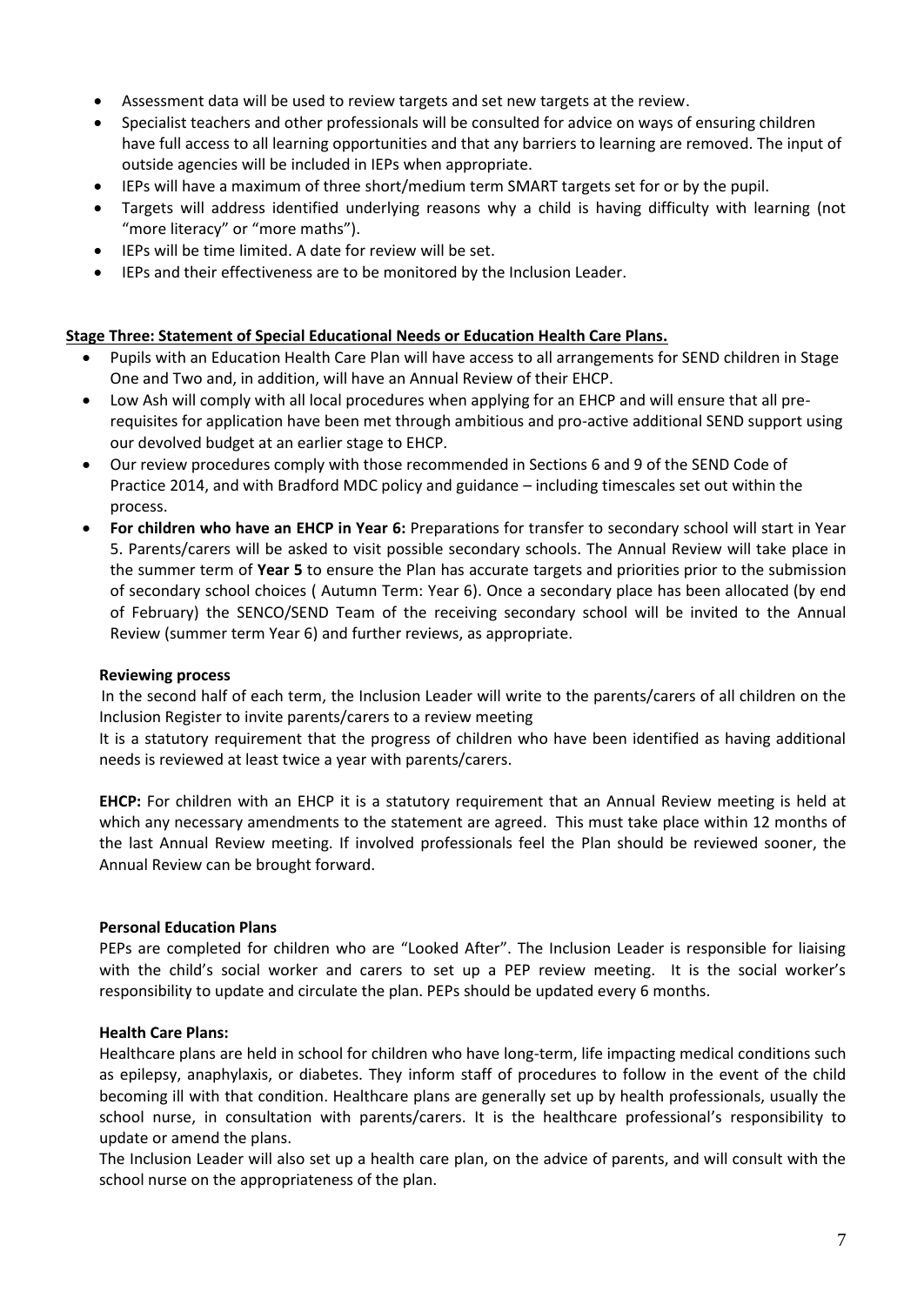#### **Medical: Inclusion of children with additional medical needs.**

Low Ash Primary School endeavours to ensure that all its pupils achieve success in their academic work, social relationships and day-to-day experiences at school. It is an inclusive community that aims to support and welcome pupils with medical conditions.

All children will experience illness in the course of their school careers, most commonly transient self-limiting infections, but some will have more chronic or longer-term medical needs that will require additional support at school to ensure they have full access to the curriculum and to minimise the impact of their medical conditions. Staff working with pupils who have specific medical needs should understand the nature of children's medical problems and will endeavour to work with the family and other professionals to best support the individuals concerned.

The Inclusion Leader will monitor and review a Medical Register, ensuring all teaching staff are aware of medical needs of children and procedures that may be required.

The Inclusion Leader will liaise with parents to ensure records are up to date and care plans meet the medical need of the child.

In some cases, the Inclusion Leader will be responsible for the writing of PEEPs (Personal Emergency Evacuation Plans) when a child is deemed as requiring additional support in the case of an evacuation.

#### **EAL: Inclusion of pupils with English as an additional language.**

#### **Definition:**

A pupil who has English as an additional language is a pupil whose first language is not English, and who uses his first language on a regular basis inside or outside of school. EAL pupils are not considered to have a special educational need. Their EAL status may impact on their learning and provision may be needed to enable them to access the curriculum. If EAL has a sustained and significant impact on their learning, they may receive additional provision or then be considered as having a special educational need.

#### **Ethos:**

We strive to recognise and welcome linguistic and cultural diversity and have high expectations for all pupils by respecting that diversity and reflecting it in our school environment, curriculum, learning resources and partnership with parents. We welcome the enrichment that linguistic and cultural diversity brings to our school community.

#### **Admissions:**

No pupil will be refused admission on the basis of ethnicity or EAL. Where parents do not speak English, we endeavour to provide oral and written information and help in their first language. This will hopefully facilitate the admission process and provide key information about our school.

#### **Provision:**

Pupils with EAL will have full access to mainstream provision regardless of their proficiency in English. We recognise they may need support to access some areas but also that absorption in a language is an effective method of learning a new language.

The following provision may be expected:

- Initial assessment of EAL using advice and descriptors from Bradford MDC and EMA Team
- Access to expertise that will provide a further mother tongue assessment where SEND is known or where further information needs to be gathers in the pupil's first language
- Flexible group working to match their academic ability
- Differentiated work to lessen linguistic difficulties without significantly reducing academic challenge
- Additional support may be given through: first language resources and translation facilities, teaching support on 1:1 or small group basis, peer group support, pre-teaching of key concepts and vocabulary.
- Where necessary, catch-up work will be provided for pupils who have experienced a different curriculum or who may have gaps in their schooling
- Progress of EAL pupils will be monitored against National Curriculum indicators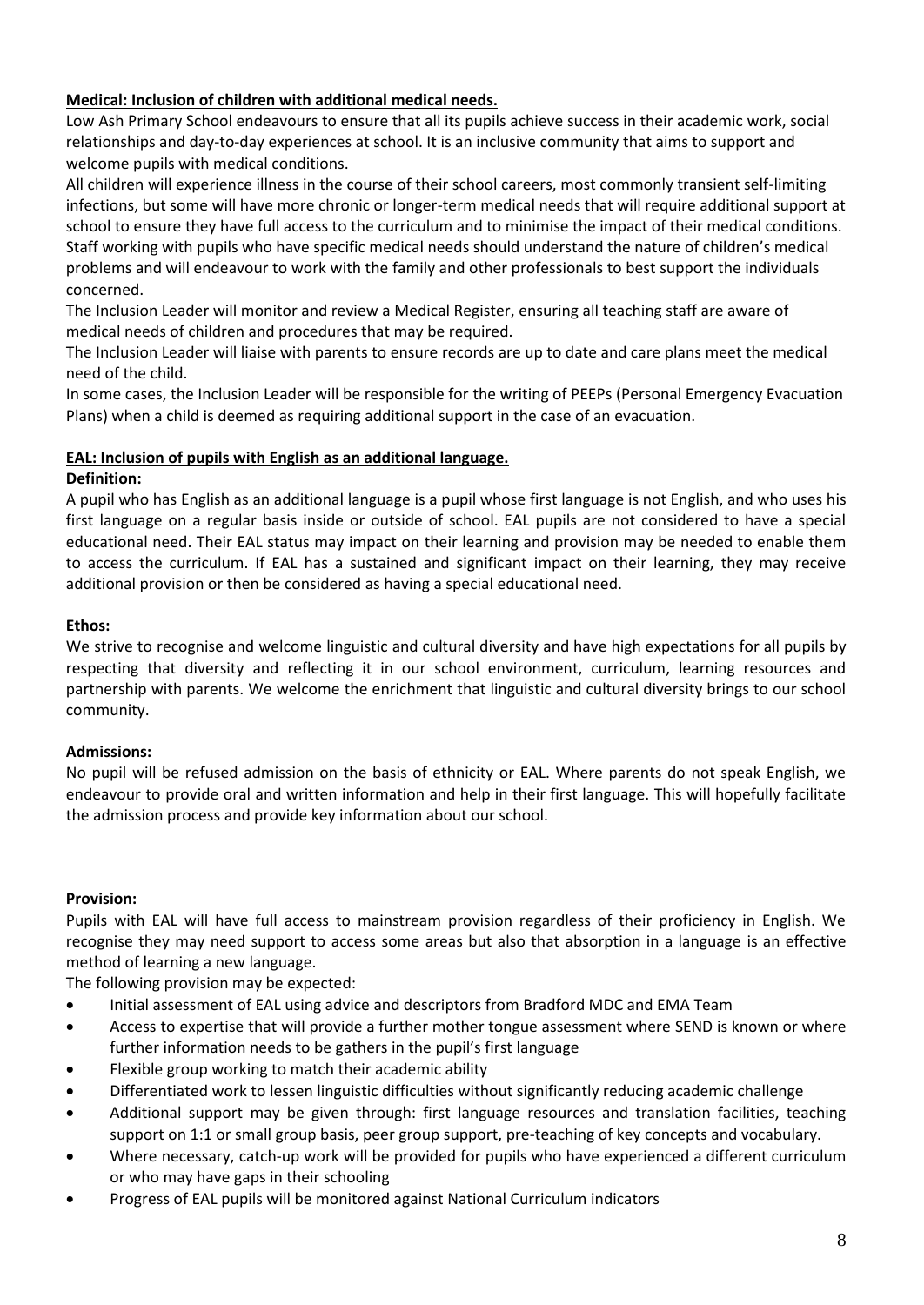Provision will be recorded and monitored for effectiveness through the whole school provision map and/or Pupil Progress meetings with SLT members.

#### **Parental Support:**

We recognise that some parents may find it difficult to communicate with the school regarding concerns they may have on their child's progress. We endeavour to fully include EAL parents in the life of the school and will access (upon request) interpreting facilities when necessary.

#### **LAC: Inclusion of children who are LAC (Children who are Looked After by the local Authority)**

Our school recognises that children who are looked after in local authority care have the same rights as all children but may have additional needs due to attachment issues, early neglect, separation and loss, trauma and many placement moves. These barriers to learning can affect their educational outcomes and their personal, social and emotional development.

There are commonly understood reasons why children who are looked after in local authority care often fail to make expected progress at school:

- Placement instability
- Unsatisfactory educational experiences of some carers
- Too much time out of school
- Insufficient help if they fall behind
- Unmet needs emotional, mental, physical.

There is a statutory requirement for all schools to have a designated teacher (DT) for Children who are Looked After. This role is incorporated into the role of Inclusion Leader at Low Ash. The responsibilities of the designated teacher are:

- To monitor the progress of children who are "looked after" to ensure that they have the best life chances possible and access to the full range of opportunities in school
- To ensure CLA have access to the appropriate network of support
- To check that the statutory Personal Educational Plan (PEP) has been arranged and that it is regularly reviewed, at least every 6 months.
- To ensure that information concerning the education of children who are LAC is transferred between agencies and individuals
- To provide a report on the child's educational progress to contribute towards the statutory review
- To discuss feedback from the statutory review (chaired by the Independent Reviewing officer) with relevant professionals
- To liaise with the child's social worker to ensure there is effective communication at all times
- To celebrate the child's successes and acknowledging the progress they are making.

#### **Identification of most gifted and/or talented children:**

A 'gifted' child is one who is academically exceptional when compared with their peers as demonstrated through achievement/potential ability in core subjects. We aim to identify those children who are most able in core subject areas ie English, Maths, Science and ICT.

A 'talented' child is one who shows exceptional *natural* ability in a sporting or creative area:

| Sports                 | Art; Design & Technology        |
|------------------------|---------------------------------|
| Music ; Drama          | General Knowledge               |
| Leadership skills      | High level interpersonal skills |
| Organisational ability | Problem solving ability         |

Achievements out of school are celebrated during Achievement Assembly and sharing times in class; this will also enable staff to identify talents outside school.

#### **Vulnerable Learners: Inclusion of children who may be considered vulnerable.**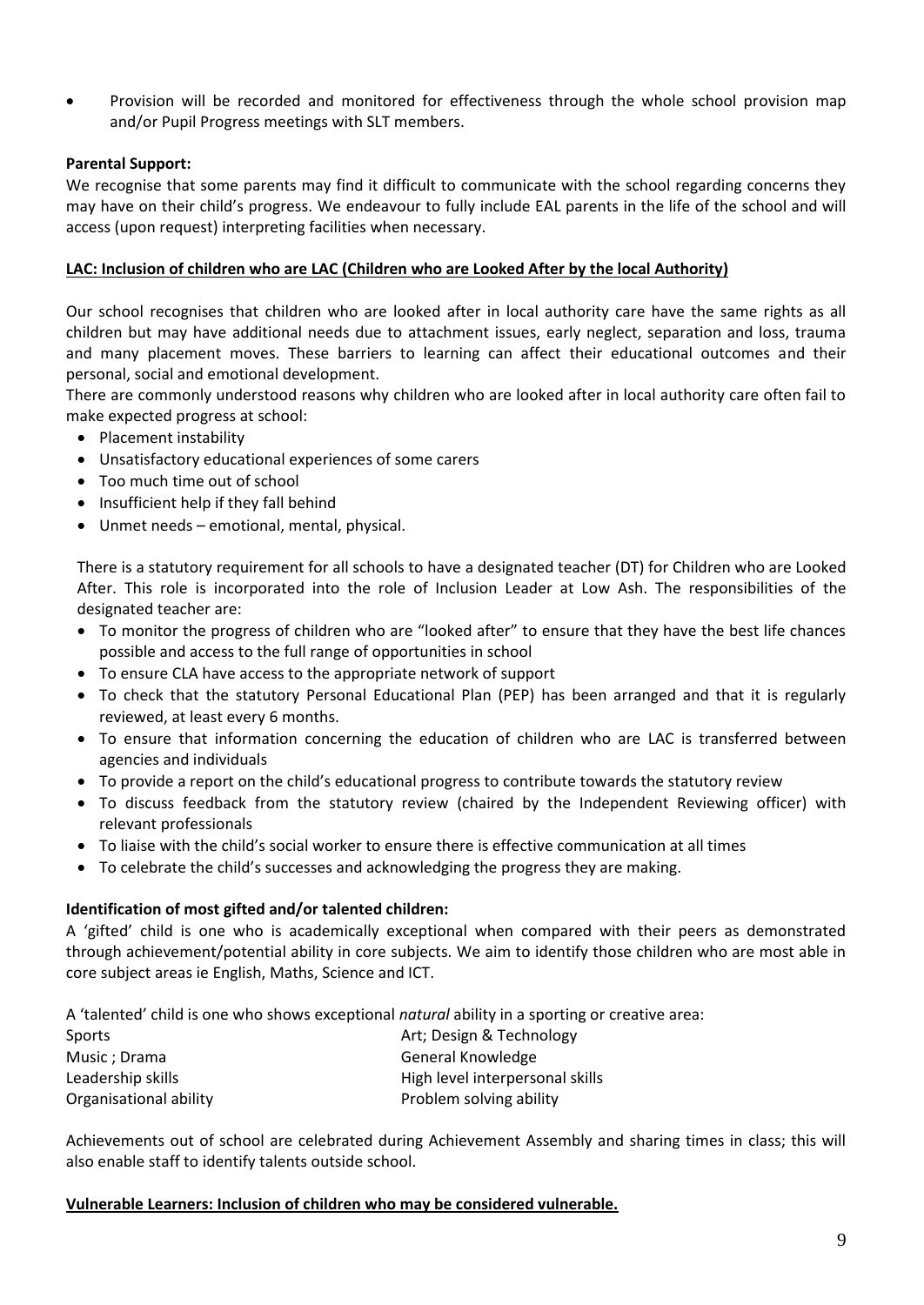At Low Ash we aim to overcome barriers to learning for all children, including vulnerable learners, who potentially could underachieve because they may:

- have had a disrupted educational history having experienced a number of moves and attended a variety of schools
- have attended a Behaviour Support Unit and need to be re-integrated into mainstream education
- have experienced family illness or trauma
- have parents who need support
- be witnessing or experiencing neglect or abuse
- have poor attendance of school or persistent lateness
- have experienced bullying
- be financially disadvantaged
- have other influences and events that impact upon their physical, social, emotional and mental stability and may raise a concern.

A number of Senior Teachers are experienced "Named Persons" and will follow set protocol when they consider a children to be vulnerable, at risk, a Child Protection concern or a Child in Need. Any referrals to outside agencies will follow Child protection guidelines and protocol.

At Low Ash there are a number of professionals who will support the child and family: SLT (Senior Leadership Team), Inclusion Leader, Named Persons, Designated Teacher for Looked-After Children, Learning Mentor and Parental Involvement Worker.

All staff will maintain professional confidentiality when working with vulnerable children. School systems will be used to communicate relevant information to relevant staff.

The school will work closely with any outside agency required: Social Workers, Parent Partnership, School Nurse, Education Welfare Officer, Parental Support groups, Child Support groups, Early Help Keyworkers and local police to offer choices, advice and support for vulnerable children and their families.

All situations will be treated with professionalism and in confidence, information only being shared with the relevant agencies. Staff at Low Ash aim to maintain a high level of interaction with families and act promptly to a situation where they feel the child is vulnerable.

#### **Section 3:Management of Inclusion at Low Ash.**

The Head teacher and the Governing body have delegated the responsibility for the ongoing implementation of the SEND and Inclusion Policy to the Inclusion Leader. The Inclusion Leader is responsible for reporting to the head and to the governor with responsibility for SEND on the ongoing effectiveness of this Inclusion Policy. The Inclusion Leader has strategic responsibility for the inclusion of children who have SEND, EAL (Role of an Ethnic Minority Achievement Officer), LAC (Designated Teacher for Children who are Looked After), medical concerns and vulnerable children.

The Inclusion Leader will be supported by the Head teacher and Governing body by being provided with appropriate resources (adequate non-contact time (to complete administration demands, liaise with Teachers, Teaching Assistants, external agencies and parents, set up and complete review processes and remain updated on current and new SEND theories and expectations); Professional Development opportunities; opportunities to direct and monitor intervention staffing; adequate budget to purchase relevant support materials; opportunities to update staff on new initiatives and strategies) to enable him/her to fulfil the above responsibilities.

**All staff in school have a responsibility for maximising achievement and opportunity of vulnerable learners** – specifically, all teachers are teachers of children with special educational needs and disabilities and EAL. Staff are aware of their responsibilities towards vulnerable learners. A positive and sensitive attitude is expected to be shown by all staff towards all pupils at all times.

#### **The Role of the Head teacher.**

The head teacher is responsible for monitoring and evaluating the progress of all pupils and for making decisions which will maximise their opportunity to learn.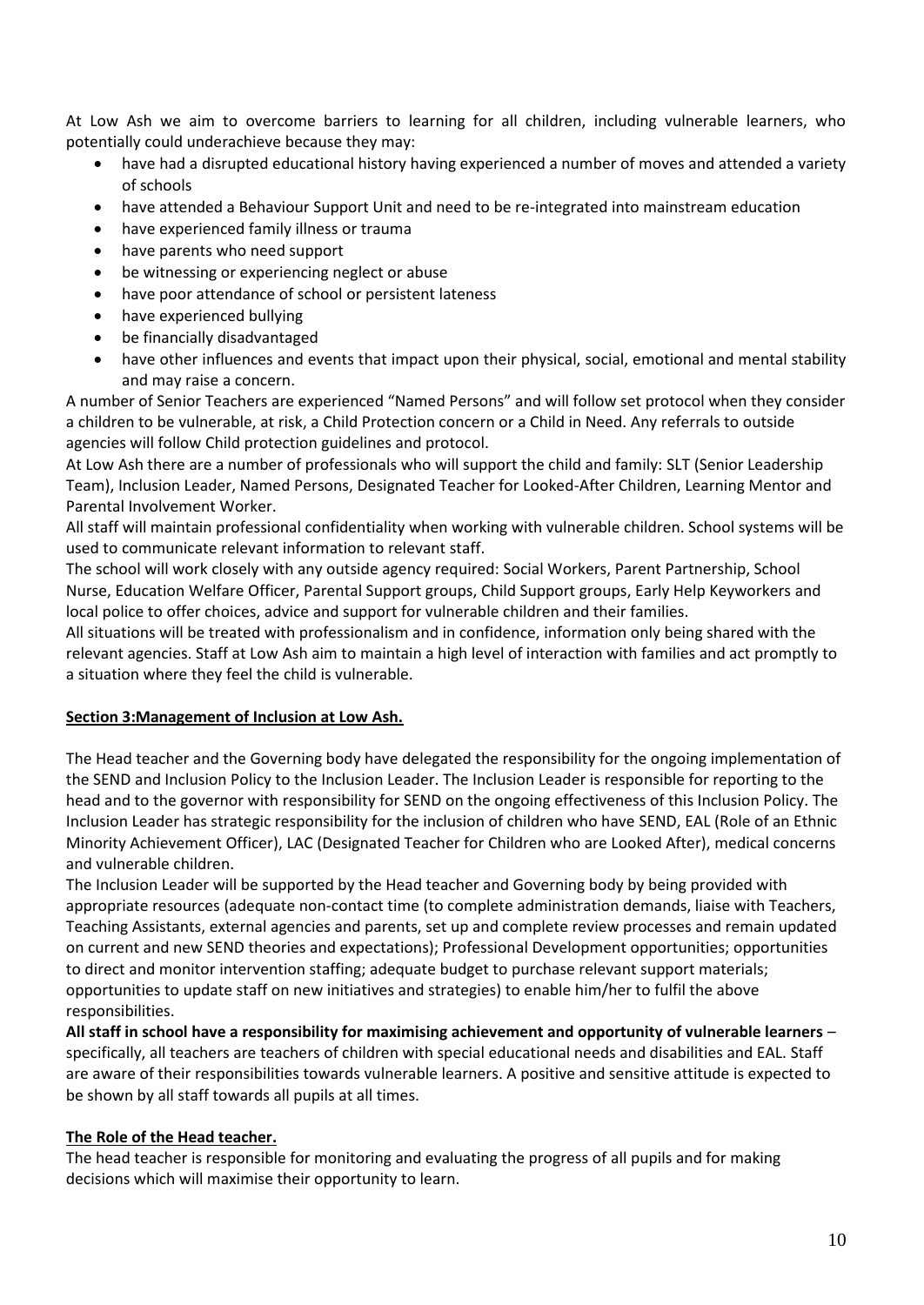The head teacher and the governing body will delegate the day to day implementation of this policy to the Inclusion Leader.

The head teacher will be informed of the progress of all vulnerable learners and any issues in regard to the school's provision in this regard through:

- analysis of the whole-school's progress tracking system
- pupil progress meetings with individual teachers
- regular meetings with the Inclusion Leader
- discussions with parents and pupils

#### **The Role of the Inclusion Leader (SENCO).**

In accordance with section 6 of the SEN Code of Practice 2014, if appointed after September 2008, our Special Needs Coordinator (currently part of Inclusion Leader role) will be a qualified teacher with statutory accreditation (National SENCO Award). If a new SENCO is appointed, he/she will gain statutory accreditation within three years of appointment.

In line with the recommendations in the SEN Code of Practice 2014, the SENCO will oversee the day to day operation of this policy in the following ways:

- Ensuring the implementation of the school's Inclusion Policy
- Coordinating provision for children with special educational needs
- The maintenance and analysis of provision for vulnerable learners
- Monitoring progress of children with additional needs/SEND using school tracking systems
- Accessing or carrying out assessments of SEND children (where appropriate) to identify their needs
- Liaising with and advising teachers and teaching assistants about appropriate strategies and resources
- Managing other classroom staff who are directed to support the provision for SEND, including coordinating staff working with children who receive individual support/ interventions
- Performance management of designated support staff.
- Maintaining the schools Inclusion Register
- Maintaining files on individual vulnerable children
- Updating of computer records (SIMS)
- Coordinating Annual Reviews for pupils with an EHCP
- Complying with requests from an Education Health and Care Plan Coordinator to participate in a review (another setting)
- Carrying out referral procedures to the Local Authority to request High Needs funding and/or an Education Health and Care Plan when it is believed, from evidence arising from previous intervention and provision, that a pupil may have a special educational need that requires significant additional support
- Meeting with teachers at least termly, to review and revise provision for all SEND and vulnerable children (support from SLT to ensure that there are procedures in place to enable these meetings)
- Monitoring the school system for IEP plans and the Assess, Plan, Do, Review procedures. Ensuring plans are reviewed regularly (at least every term) and used as a working document by Teachers and Teaching Assistants
- Liaising with parents/carers of vulnerable children and children with additional needs/SEND, keeping them informed of progress and involving them in reflection and planning for next steps
- Evaluating regularly the impact and effectiveness of all additional interventions directed by the Inclusion Leader
- Contributing to the in-service training of staff.
- Liaison closely with a range of outside agencies, including Bradford MDC SEND provision, to support vulnerable learners
- Ensuring transition of year 6 SEND and vulnerable children is supported, links are made with future placements and relevant documents and information is transferred
- Liaising with and informing the SEND governor of provision for SEND and vulnerable learners in school and informing the Governing Body of any changes to SEND provision and/or updating them on current issues.
- Attending area SENCO network/SAS meetings and training as appropriate
- Contributing to the annual reports of children with additional needs/SEND.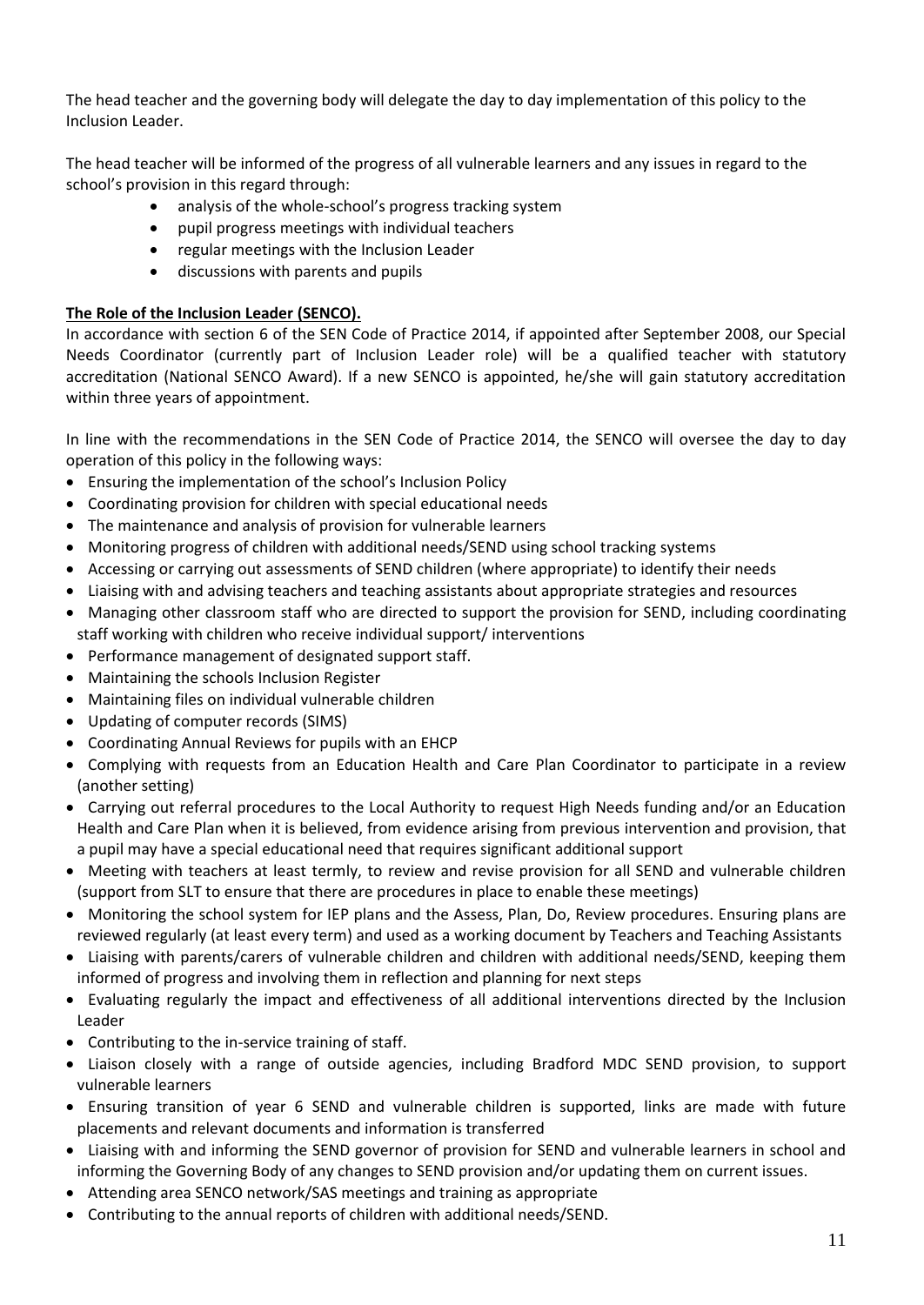#### **LAC**

• Fulfilling the role of Designated Teacher for Children who are Looked After (CLA).

#### **EAL:**

- Maintain a list of children who are EAL, ensuring they are identified on the school provision map
- Advise and coordinate provision for children with additional needs relating to ethnic/linguistic background
- Work collaboratively with teachers to plan and teach children with EAL as part of mainstream practice
- Contribute to the in-service training of staff when required
- Advise on and source resources, materials, translation tools, translation services to support EAL pupils and parents
- Liaise with a range of outside agencies to ethnic and linguistic minority learners.

#### **Medical:**

The Inclusion Leader will

- maintain the Medical Register and ensure medical records are updated annually or as appropriate
- work closely with parents to manage medical conditions so they are not barriers to learning
- update staff on any current medical issues relating to children or to national initiatives
- organise with outside agencies and provide training for significant medical issues ensure there are adequate skills in school

work closely with the School Nurse to ensure vulnerable children and their families are supported.

#### **Vulnerable:**

- be a "Named person"
- set up, lead, attend and monitor multi-agency meetings as and when appropriate to the needs of a child or family
- liaise with the appropriate outside agencies

#### **Learning Mentor:**

The Learning Mentor is recognised as a valuable staff member who can work closely with parents and carers, children, Inclusion Leader and staff to provide different strategies and provision targeted at behaviour, social and emotional well being and inclusion.

Interventions range from those which are learning based through to those which target social skills and behaviour (Time to Talk, Volcano in my Tummy, Socially Speaking). The additional provision and interventions on offer may be either for groups or individuals. The Learning Mentor plays a key role in provision for children with social, emotional and behavioural difficulties.

The work of the learning mentor will be over seen by the Inclusion Leader.

#### **The role of the class teacher.**

- All teachers are responsible for the teaching of SEND children in their class
- The class Teacher has responsibility for the planning, supervision and provision of Quality First Teaching, inclusive of SEND learners, in their class.
- To be aware of, to understand and implement this Inclusion Policy.
- To be involved in the early identification and provision for pupils with additional needs/SEND and to support children through the Code of Practice stages, in order to meet their needs.
- To complete a Concerns sheet and a pen portrait of a child for whom there are concerns.
- To follow SEND Flow chart for identification and monitoring
- To work closely with the Inclusion Leader to ensure that provision is current, appropriate, effective and supported for SEND learners in their class.
- To seek advice, information and guidance from the Inclusion Leader if they have concerns regarding a particular child's difficulties.
- To engage parents in the process of identifying and providing for their child's additional needs/SEND.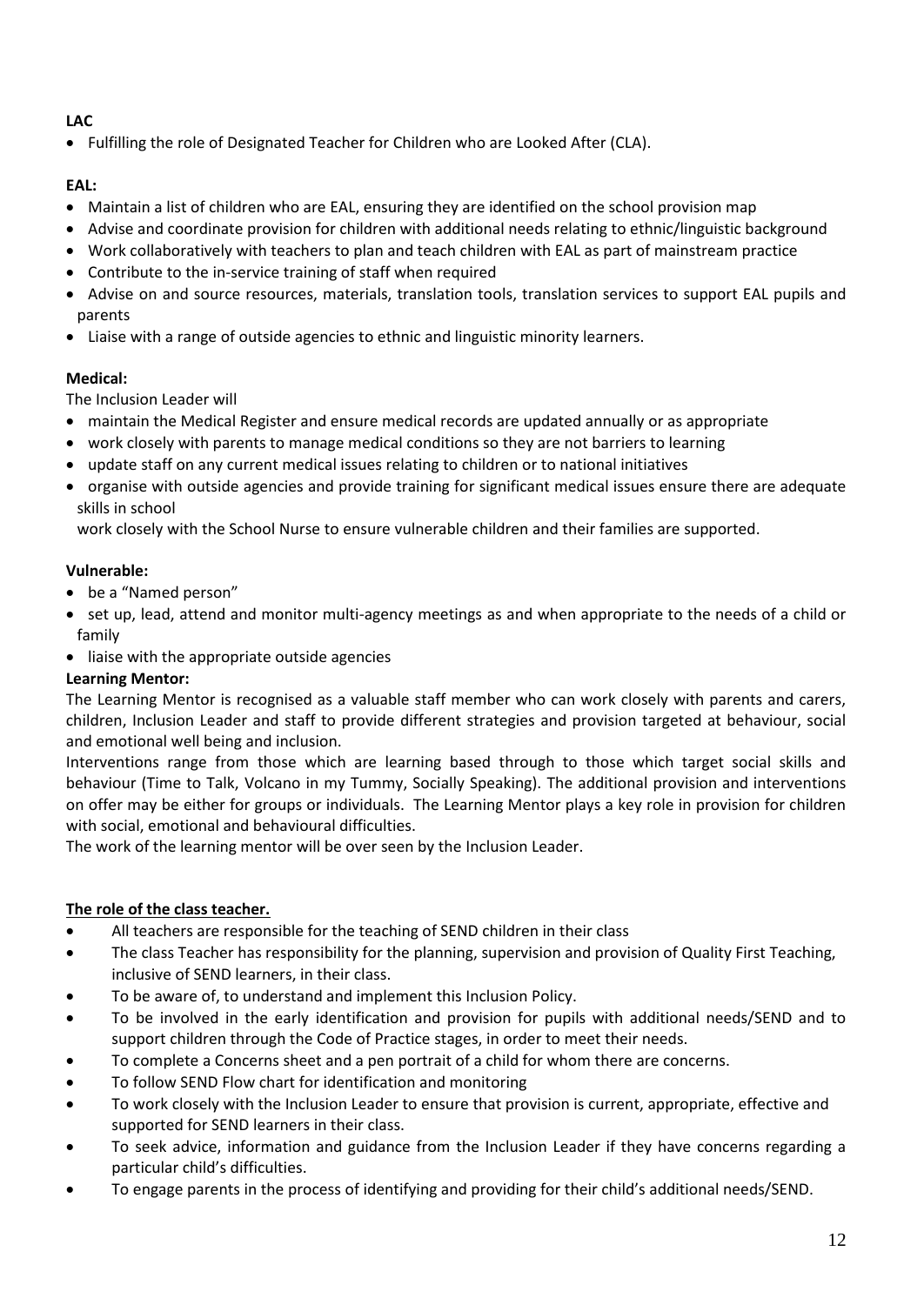- To regularly work with the children in their class who have additional needs/SEND, enabling them to make accurate judgements regarding that child's attainment and to plan appropriate learning activities.
- To monitor every child's attainment and progress through the school assessment timetable and expectations. Data will be submitted when required to SLT to be uploaded to the school tracking systems and will be discussed at Pupil Progress meetings.
- To contribute to the establishment, review and updating of IEPs and proactively support the implementation of the agreed provision and any recommendations from external advisory agencies.
- To provide commentary on progress for reviews, including written report for annual reviews.
- To access a class "Inclusion Folder", with updated GAP plans, Medical and relevant SEND material.
- To use IEP plans as working documents

Class teachers will work closely with Teaching Assistants and Intervention TAs:

- To gather comments to enhance review information.
- To supervise Teaching Assistant work with all children in class; planning work, setting specific tasks and objectives within tasks, and ensuring that work, materials and tasks are appropriately differentiated and relevant to the child's needs.
- To encourage the use of strategies, structures and materials that support inclusion and also independent working, where appropriate.
- To enable agreed interventions to take place through providing adequate time, space, and materials. This includes time for TAs to complete records (intervention, assessment and B Squared data) and will include conversations with the intervention TA about progress and appropriate next stapes to take learning forward inform future planning and reporting progress to parents.
- It is the teachers' responsibility to make decisions on attainment.

#### **Partnership with Parents and Carers.**

The school aims to work in partnership with parents/carers by:

- Making parents and carers feel welcome.
- Allowing parents and carers opportunities to discuss ways in which they and the school can help their child.
- Encouraging parents to inform school of any difficulties or barriers to learning which may they perceive their child may be having and may need addressing
- Making informed, considered, fair and professional decisions about provision for learning based on assessment, need and the use of available resources.
- Keeping parents and carers informed and supported during assessments, transition and any related decision-making processes.
- Explaining the need for and requesting permission for accessing advice from external agencies.
- Informing parents of opportunities and procedures that may support their child's learning journey.
- Giving and encouraging parents and carers opportunities to play an active, valued and positive role in their child's education.
- Informing parents and carers of their child's place on the SEND Register.
- Discussing additional provision in place (through contact with Class teacher, parent consultations, reviews, IEPs, conversations and letter) and attainment and progress.
- Inviting parents and carers to attend and contribute to reviews, Annual Reviews for Education, Health Care Plans, PEPs, IEPs and Medical Health Care Plans.
- Working effectively with all other agencies supporting children and their parents.
- Enabling parents to meet and talk to any outside agencies who may be working with their child or who may support the family (Parent Partnership).
- Enabling the Inclusion Leader to be available, by arrangement, to meet or discuss any queries or concerns about additional needs/SEND.
- Making Policies, Low Ash Local Offer, procedures and information on SEND (including links to Bradford MDC) available to parents and carers through the school web-site.
- Involving the Learning Mentor as support for parents.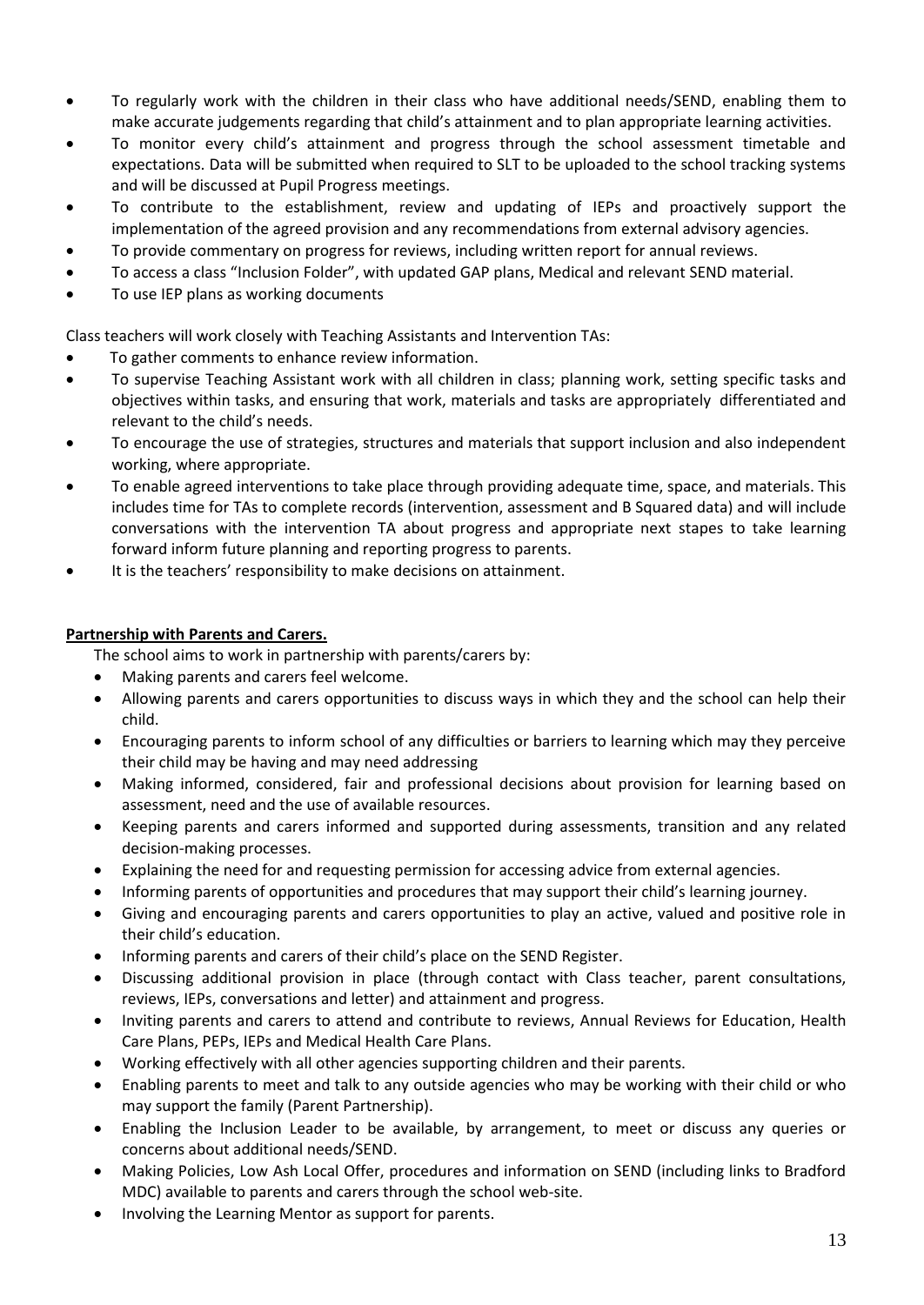#### **Pupil participation:**

Where appropriate, children with additional needs/SEND are actively encouraged to review progress against their targets and to record their views on school. This is particularly important for the annual review process. Children's thoughts/experiences of school can be represented in writing, verbally, in photographs or drawings. The Inclusion Leader is able to provide a range of formats.

SEND children with IEPs will have targets set out on their plans. These will be shared and the children will know what they are working towards at an appropriate level for their understanding and need. They are also involved in the designing of the plans.

All learners, including SEND, will be involved in the setting of personal targets. These will be shared with the children so that they know what their targets are and what they have to do to achieve them.

We encourage all children to work towards their targets, with the appropriate support. We also encourage all children to be responsible for their own learning and to develop strategies that will make them independent learners.

#### **Staff Development:**

All staff will be trained in how to best support all vulnerable learners in order to maximise their achievement. This may take place through twilight sessions, staff meeting updates, updating of registers, provision maps and procedures, courses, professional development, observation of work in different settings. It is the school's policy to offer training to both teaching and non-teaching staff. Staff will be encouraged to take up training opportunities related to the needs of children in their class. The Inclusion Leader will deliver staff training and will also arrange for outside professionals (eg Learning Support, School Nurse) to deliver relevant training to targeted groups of staff within school.

#### **Effective Transition:**

- We will ensure that relevant information on a child's attainment and needs is requested from previous settings to enable us to provide appropriately and place the child on the SEND Register.
- Children, parents and carers will be encouraged to visit the school before entry. A phased entry may be arranged if required.
- Children starting in Foundation Stage: staff will have made all reasonable efforts to gather information about the child before they enter our setting. This may include liaising with previous settings, organising a home visit, inviting parents, carers and children to visit Low Ash. Staff will be observant and raise any additional needs identified with the Inclusion Leader as appropriate.
- If a child leaves Low Ash, all efforts will be made to have a dialogue with the new setting if necessary, pass on relevant records and discuss any provision that may be in place. Children with Health Care plans, EHCPs and IEPs will have staff from their next setting invited to reviews if time allows. Staff will be made available to ensure transition is smooth and effective. Familiarisation visits may be arranged if necessary.
- Support for a vulnerable child moving into a new class will be carefully planned and will include wholeclass transition days. In addition, the child may make extra visits to the class to familiarise him/herself with the class and the class teacher.

Next phase education:

- Parents and Carers will be encouraged to consider all options for the next phase of education. This may include visits to open days, involvement of outside agencies, transfer of information, discussion with new setting staff and the inclusion of new setting staff in reviews as appropriate.
- The SENCO will liaise with the SEND team in the new setting to ensure an exchange of information and a transfer of records is efficient.
- Children with an EHCP:
- The secondary school SENCO (or member of the Inclusion Team) will be invited to the child's review in the summer term of Year 6 to meet the child's parents/carers, share information and prepare both parent/carer and child for the transfer.
- Transition arrangements will be agreed by those concerned in all of the above situations.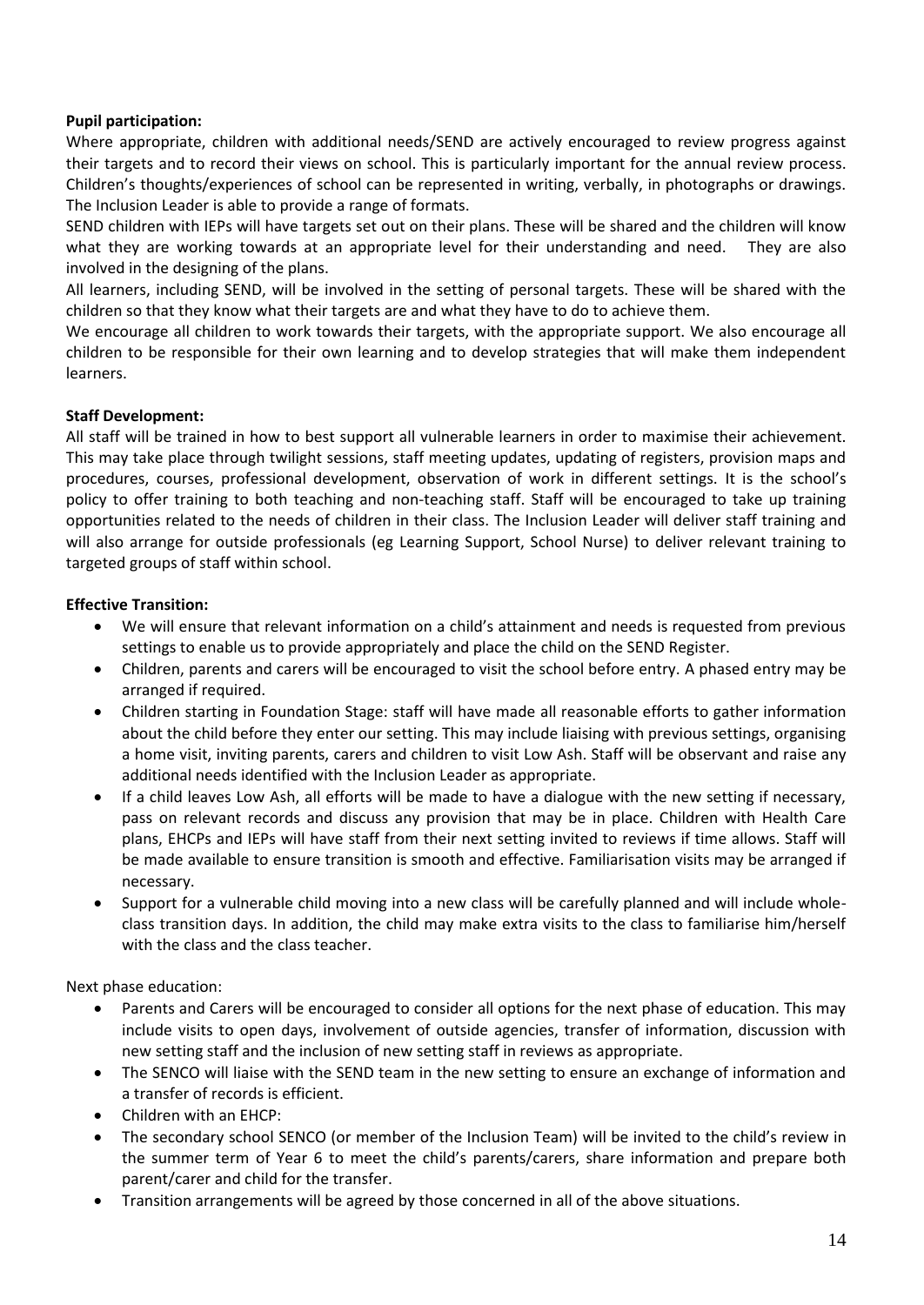#### **Records**

- Education Health and Care plans are confidential. The information on the Inclusion Register is confidential, and is limited to the Headteacher, the Inclusion Leader, the Phase Leader, the Class Teacher and appropriate teaching Assistants. Copies of a child's IEP, PEP or Healthcare plan are limited to the Headteacher, Inclusion Leader, Class Teacher, appropriate Teaching Assistants and outside agencies directly concerned with the child and the child's parents/carers. Copies of Healthcare plans are kept in the child's file on the school system. Edited relevant details are in the exclusive staff PPA area in the staff room, for reference to by First Aid Staff. A copy of the Medical File is kept in the school kitchen office (relevant allergy information within). Teaching assistants have access to a copy of the provision section of the EHCP and the current IEP.
- The Inclusion Leader is responsible for keeping all records up to date and must ensure all relevant reports are kept within the child's file. The Inclusion Leader will keep teachers informed of any relevant information to ensure the correct support and strategies are provided for the child.

#### **Child Protection / Safeguarding**

Low Ash Primary School recognises the importance of safeguarding children and recognises that pupils with additional needs may be more vulnerable. The Safeguarding and Child Protection Policy identifies the policy and procedures to ensure that children are safeguarded. The Head teachers, Deputy Head, Assistant Head, Inclusion Leader and Learning Mentor are all designated as 'named person' to whom concerns regarding child protection should be referred.

#### **Inclusion budget and allocation of resources**

- SEND funds are directed by the head teacher and used in a variety of ways to support SEND provision and learning.
- The Inclusion Leader and The Head Teacher will aim to match skills and provision to need when deploying teaching assistants and use them effectively.
- Money specifically allocated to a child with an EHCP will be used for support as identified in the child's EHCP. This may be one to one adult support, time for preparation of resources, the purchase of materials and programmes to support the child and/or the purchase of additional outside support, as appropriate.
- Money allocated specifically for inclusion will be used to provide resources to support SEND materials and provision.
- The Inclusion Leader and Head Teacher meet regularly to discuss deployment of teaching assistants.
- The Inclusion Leader maintains a bank of basic assessment tools in the Inclusion Leader's office.

#### **Complaints Procedures**

Should there be a complaint about the school's additional needs/SEND provision the parent/carer should be referred to the Inclusion Leader in the first instance. If the complaint is unresolved the matter will be referred to the Headteacher. If the complaint remains unresolved the Headteacher will inform the parent of the necessary complaints procedure.

#### **Criteria for evaluating the success of the school's Inclusion Policy**

- The school's Inclusion Policy will be deemed to be working well if everyone concerned feels that they understand and can implement the guidelines and procedures the policy sets out. Staff should feel able to contribute to the process for the benefit of the child, in accordance with the aims of the policy.
- The policy is reviewed at least every two years in consultation with staff and governors.
- The Inclusion Leader submits a report to the Governors every year regarding provision and outcomes for children with additional needs/SEND.